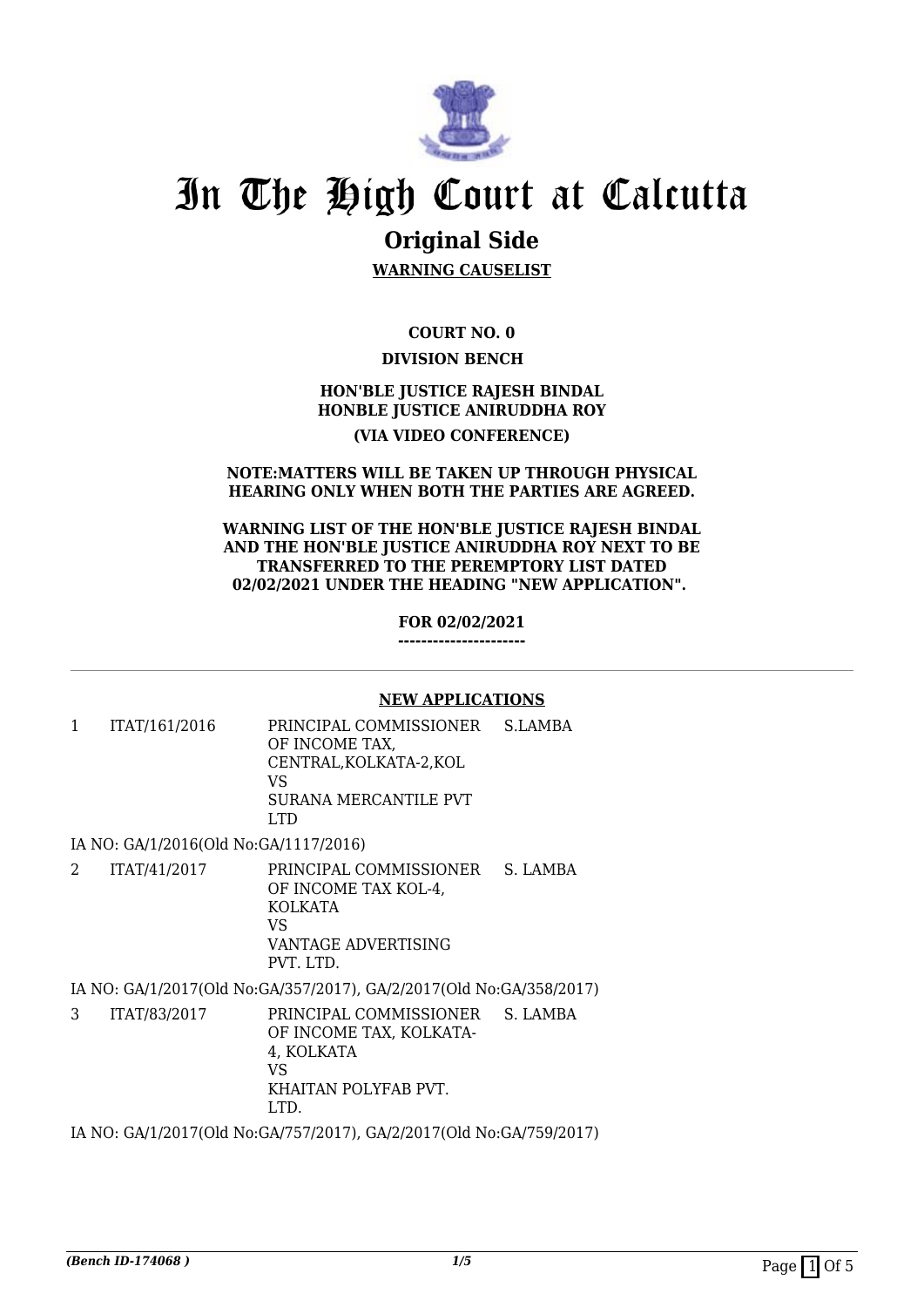4 ITAT/101/2017 COMMISSIONER OF INCOME TAX, (LARGE TAXPAYER UNITS) KOLKATA VS M/S HINDUSTHAN COPPER LIMITED S LAMBA

IA NO: GA/2/2017(Old No:GA/851/2017)

5 ITAT/198/2017 PRINCIPAL COMM OF INCOME TAX , KOLKATA 4, KOLKATA VS M/'S RECKITT BENKIZER (I) LTD Y VATS

#### IA NO: GA/1/2017(Old No:GA/1742/2017)

6 ITAT/217/2017 PRINCIPAL COMM OF INCOME TAX , LTU  $V<sup>Q</sup>$ UCO BANK YOGESH VATS

IA NO: GA/1/2017(Old No:GA/1851/2017), GA/2/2017(Old No:GA/1852/2017)

7 ITAT/225/2017 PRINCIPAL COMMISSIONER OF INCOME TAX, ASANSOL VS SAIBAL KANTI MONDAL YOGESH VATS

IA NO: GA/1/2017(Old No:GA/1884/2017), GA/2/2017(Old No:GA/1885/2017)

8 ITAT/227/2017 PRINCIPAL COMM OF INCOME TAX, CENTRAL - 2, KOLKATA VS M/S UJJAL TRANSPORT AGENCY YOGESH VATS

IA NO: GA/1/2017(Old No:GA/1933/2017), GA/2/2017(Old No:GA/1934/2017)

9 ITAT/232/2017 PRINCIPAL COMMISSIONER OF INCOME TAX ,KOL-1 VS M/S MRIDUL COMMODITIES PVT. LTD. LTD. YOGESH VATS

IA NO: GA/1/2017(Old No:GA/2052/2017), GA/2/2017(Old No:GA/2053/2017)

10 ITAT/264/2017 PRINCIPAL COMM OF INCOME TAX CENTRAL - 2, KOLKATA VS M/S CONCAST STEEL & POWER LIMITED YOGESH VATS

IA NO: GA/1/2017(Old No:GA/2258/2017), GA/2/2017(Old No:GA/2260/2017)

11 ITAT/281/2017 PRINCIPAL COMMISSIONER OF INCOME TAX, KOLKATA-4, KOLKATA VS JCT LTD. YOGESH VATS KHAITAN & CO.

IA NO: GA/1/2017(Old No:GA/2628/2017), GA/2/2017(Old No:GA/2629/2017)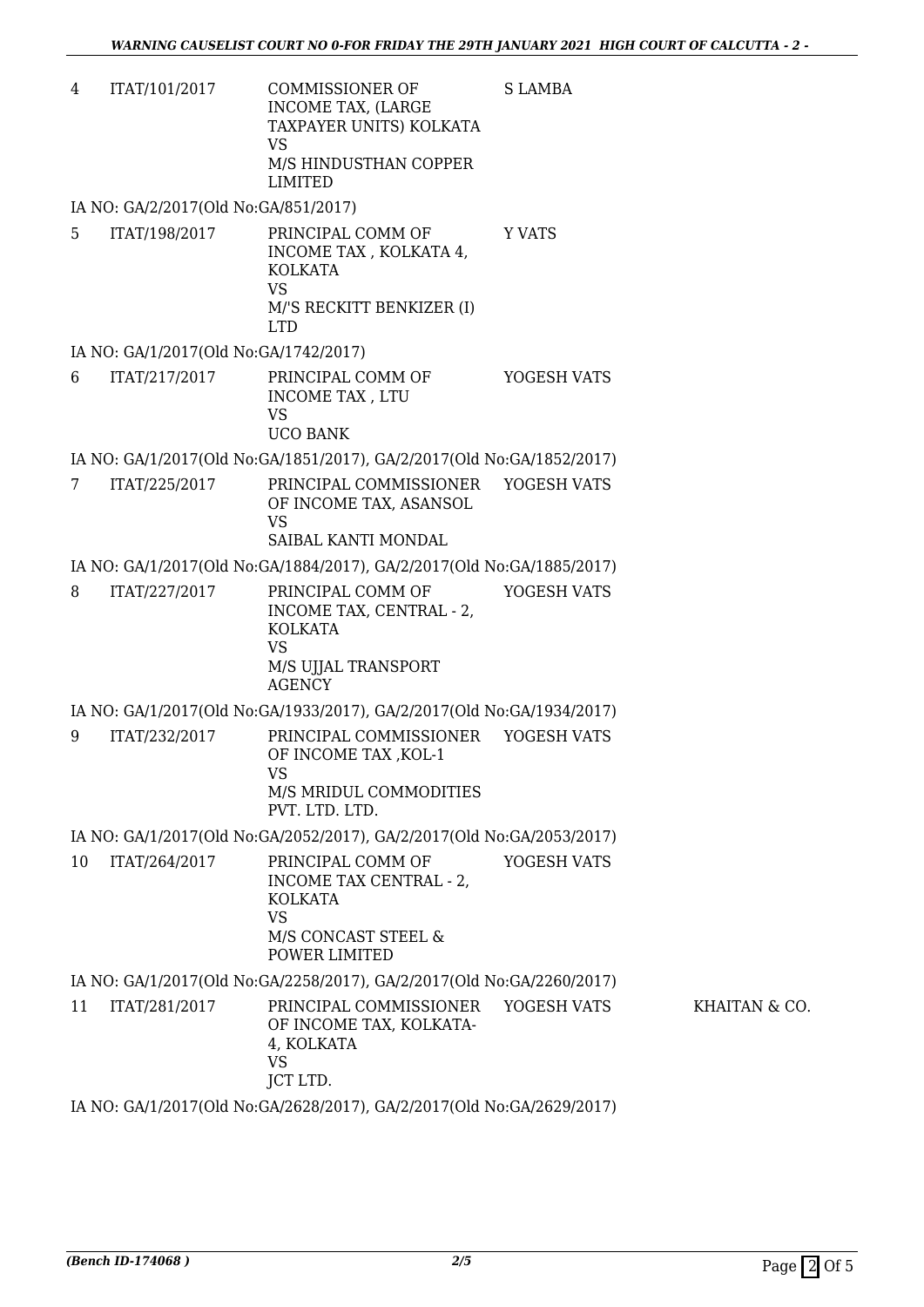| 12 | ITAT/311/2017                         | PRINCIPAL COMMISSIONER YVATS<br>OF INCOME TAX -<br>4KOLKATA<br><b>VS</b><br>HINDUSTAN GUM &<br>CHEMICAL LTD                          |               | <b>SWAPNA DAS</b>                       |
|----|---------------------------------------|--------------------------------------------------------------------------------------------------------------------------------------|---------------|-----------------------------------------|
|    | IA NO: GA/1/2017(Old No:GA/2861/2017) |                                                                                                                                      |               |                                         |
| 13 | ITA/14/2018                           | PRINCIPAL COMMISSIONER<br>OF INCOME TAX, KOLKATA<br>- 16, KOLKATA<br><b>VS</b><br>M/S. PRAKASH<br><b>ENGINEERING WORKS</b>           | S LAMBA       |                                         |
|    | IA NO: GA/2/2017(Old No:GA/986/2017)  |                                                                                                                                      |               |                                         |
| 14 | ITAT/25/2018                          | PRINCIPAL COMMISSIONER YOGESH VATS<br>OF INCOME TAX -<br>CENTRAL-1, KOLKATA<br><b>VS</b><br>M/S. FEEGRADE &<br>COMPANY PVT. LTD.     |               |                                         |
|    |                                       | IA NO: GA/1/2018(Old No:GA/398/2018), GA/2/2018(Old No:GA/399/2018)                                                                  |               |                                         |
| 15 | ITAT/27/2018                          | <b>COMMISSIONER OF</b><br>INCOME TAX (EXEMPTION),<br><b>KOLKATA</b><br><b>VS</b><br><b>GOVINDRAM GOEL</b><br><b>CHARITABLE TRUST</b> | YOGESH VATS   | <b>BHASKAR</b><br><b>SENGUPTA</b>       |
|    |                                       | IA NO: GA/1/2018(Old No: GA/429/2018), GA/2/2018(Old No: GA/430/2018)                                                                |               |                                         |
| 16 | ITA/123/2018                          | PRINCIPAL COMM OF<br>INCOME TAX, CENTRAL - I,<br><b>KOLKATA</b><br><b>VS</b><br>M/S EXIDE INDUSTRIES LTD                             | <b>Y VATS</b> | <b>NILANJANA</b><br><b>BANERJEE PAL</b> |
|    | 17 ITAT/141/2018                      | <b>SUKDEB PAN</b><br><b>VS</b><br>I.T.O., WARD-38(3),<br><b>MIDNAPORE</b>                                                            | AVRA MAZUMDER |                                         |
|    |                                       | IA NO: GA/1/2018(Old No:GA/995/2018), GA/2/2018(Old No:GA/1134/2018)                                                                 |               |                                         |
| 18 | ITAT/188/2018                         | PRINCIPAL COMM OF<br>INCOME TAX 4, KOLKATA<br><b>VS</b><br>M/S BENGAL UNITED<br>CREDIT BELANI HOUSING<br><b>LTD</b>                  | <b>Y VATS</b> | JHUNJHUNWALA &<br>CO.                   |
|    |                                       | IA NO: GA/1/2018(Old No:GA/1412/2018), GA/2/2018(Old No:GA/1414/2018)                                                                |               |                                         |
| 19 | ITAT/189/2018                         | PRINCIPAL COMMISSIONER<br>OF INCOME TAX - 4,<br><b>KOLKATA</b><br><b>VS</b><br>M/S. CORUM SECURITIES<br>PVT. LTD.                    | <b>Y VATS</b> |                                         |
|    |                                       | IA NO: GA/1/2018(Old No:GA/1413/2018), GA/2/2018(Old No:GA/1415/2018)                                                                |               |                                         |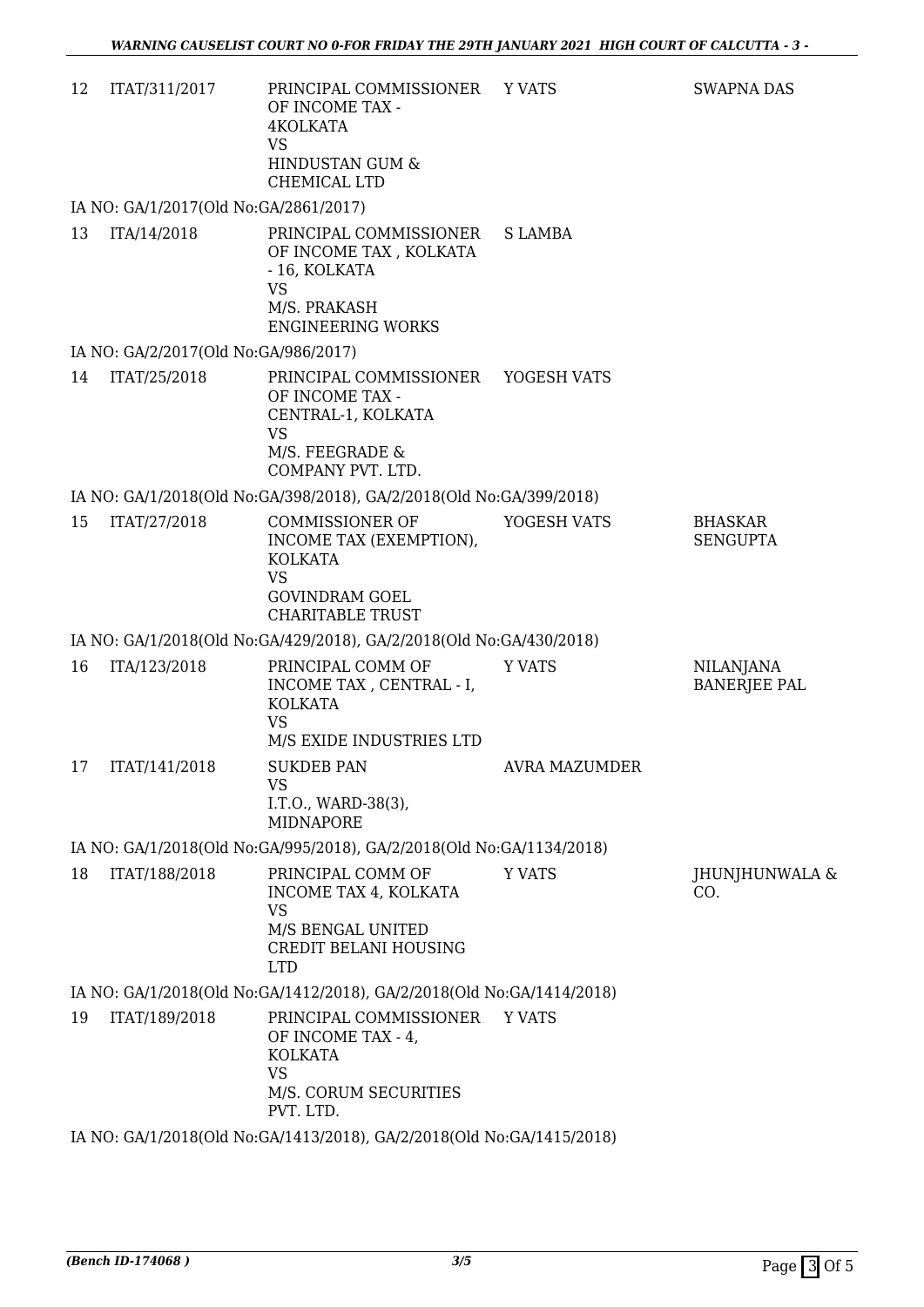| 20 | ITAT/271/2018                          | PRINCIPAL COMMISSIONER<br>OF INCOME TAX, CENTRAL-<br>2, KOLKATA<br><b>VS</b><br><b>ASHOKE SURANA</b>                     | <b>Y VATS</b> |               |
|----|----------------------------------------|--------------------------------------------------------------------------------------------------------------------------|---------------|---------------|
|    |                                        | IA NO: GA/1/2018(Old No:GA/2798/2018), GA/2/2018(Old No:GA/2799/2018)                                                    |               |               |
| 21 | ITAT/289/2018                          | THE PRINCIPAL<br><b>COMMISSIONER OF</b><br>INCOME TAX -3, KOLKATA<br><b>VS</b><br>M/S. ITT SHIPPING PVT LTD              | YOGESH VATS   | AVRA MAJUMDER |
|    | IA NO: GA/1/2018(Old No:GA/3007/2018)  |                                                                                                                          |               |               |
| 22 | ITA/10/2020                            | PRINCIPAL COMMISSIONER<br>OF INCOME TAX, CENTRAL<br>- 2, KOLKATA<br><b>VS</b><br>M/S SURANA MERCANTILE<br><b>PVT LTD</b> | S. LAMBA      |               |
| 23 | ITAT/30/2020                           | PRINCIPAL COMMISSIONER<br>OF INCOME TAX-15<br><b>VS</b>                                                                  | S.LAMBA       |               |
|    |                                        | <b>SMT. ANITA DIGGA</b>                                                                                                  |               |               |
|    |                                        | IA NO: GA/1/2020(Old No:GA/1039/2020), GA/2/2020(Old No:GA/1040/2020)                                                    |               |               |
| 24 | ITA/42/2020                            | PRINCIPAL COMMISSIONER<br>OF INCOME TAX, KOLKATA<br><b>VS</b><br>M/S. MACO CORPORATION<br>(INDIA) PVT. LTD.              | Y VATS        | DIPAYAN KUNDU |
| 25 | ITAT/47/2020                           | SAUMABHA DASGUPTA<br><b>VS</b><br>THE COMMISSIONER OF<br><b>INCOME TAX (APPEAL) 6</b><br>KOLKATA AND ANR                 | RAGHUNATH DAS |               |
|    | IA NO: GA/1/2020, GA/2/2020, GA/3/2020 |                                                                                                                          |               |               |
| 26 | ITAT/62/2020                           | PRINCIPAL COMMISSIONER<br>OF INCOME TAX, CENTRAL<br>-1, KOLKATA<br><b>VS</b><br>M/S. INDIAN ROADWAYS<br>CORPORATION LTD. | S.LAMBA       |               |
|    | IA NO: GA/1/2020, GA/2/2020            |                                                                                                                          |               |               |
| 27 | ITAT/1/2021                            | PRINCIPAL COMMISIONER<br>OF INCOME TAX 9 9<br><b>VS</b><br><b>I S LEATHER</b>                                            | S LAMBA       |               |
|    | IA NO: GA/1/2021, GA/2/2021            |                                                                                                                          |               |               |
| 28 | ITAT/3/2021                            | PRINCIPAL COMMISSIONER<br>OF INCOME TAX SILIGURI<br><b>VS</b><br>NEETU AGARWAL                                           | S LAMBA       |               |
|    | IA NO: GA/1/2021, GA/2/2021            |                                                                                                                          |               |               |